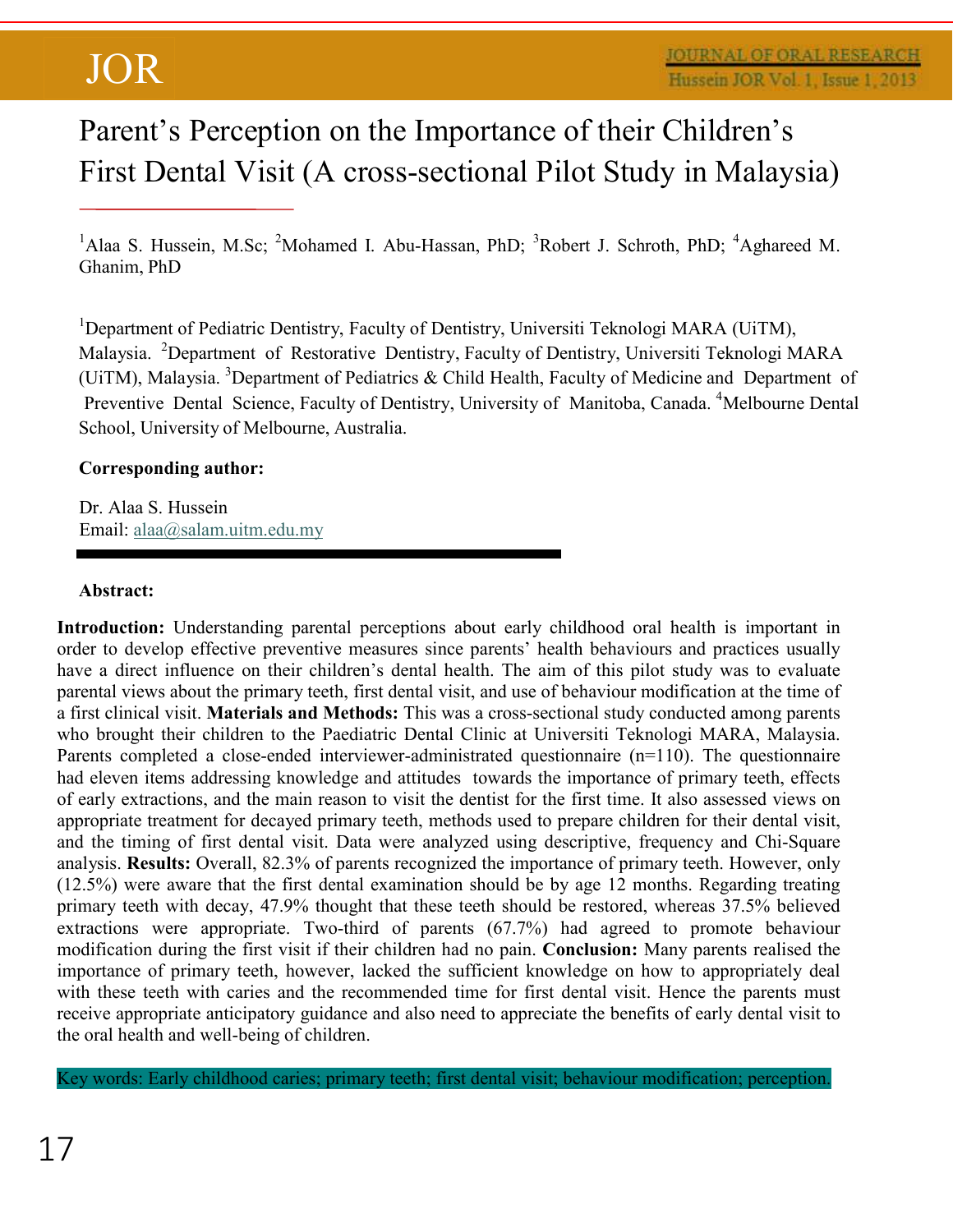### **Introduction:**

Early Childhood Caries (ECC) is a severe disease affecting the teeth of infants and toddlers. Generally, it often first affects the primary maxillary incisors and then can later progress to involve primary molars (Tinanoff and O'Sullivan, 1997). ECC remains a serious public health problem and has been deemed the single most prevalent chronic infectious childhood disease in several developed and developing countries (Hallet, 2000). In the developed world,  $1-12\%$ of children younger than six years of age are believed to have ECC (AAPHD, 2004), whereas the prevalence of ECC is as high as 70% in some developing countries (Milnes, 1996) and Indigenous populations (Schroth et al., 2005; Thomson et al., 2002). Malaysia shares a similar concern about ECC among its preschool population. Nationwide, the

epidemiological dental survey of 5 year old children showed high caries prevalence ranging from 87.1% in 1995 to 76.2% in 2005. Likewise, the caries score for the primary teeth, ranged from 5.8 in 1995 to 5.5 in 2005(Oral Health Division, 2007). Although caries prevalence and rates have shown a modest decline over this ten year period, the decline has not been significant.

Understanding parental perceptions about early childhood oral health is important in order to develop effective preventive measures since parent's health beliefs, behaviours, and practices usually have a direct influence on their children's dental health. Several studies have correlated parents' oral status or attitudes towards dentistry with their children's oral status (Saied Moallemiz et al., 2008; Akpabio et al., 2008; Schroth et al., 2007; Okada et al., 2002). It has been reported that parents with more positive attitudes towards dentistry and oral health were more likely to have children with better dental health (Eijkman et al., 1978). For instance, parents who believe that primary teeth are important are more likely to have children who do not have caries (Schroth et al., 2007). Skeie et al. (2008) reported that parents' positive dental attitudes resulted in children with fewer carious teeth, better oral hygiene, and having received more dental care. Parents' oral health knowledge and good dental care practices are also important in preventing premature loss of primary teeth and can effectively reduce the risk of future decay in permanent teeth (Al-Shalan et al., 1997).

Early dental visits are another essential preventive practice for young children. It allows dental professionals to detect early caries lesions, evaluate dental development, provide anticipatory guidance and dietary counselling, and motivate parents towards adopting preventive behaviours (Ramos-Gomez et al., 2002). Moreover, exposing children to the dental office at an early age helps them to adapt and become familiar with dental environment possibly improving the likelihood of better behaviour and tolerance with future dental treatment (Casamassimo and Warren, 2005).

Therefore, this pilot study was undertaken to evaluate parental views about the importance of primary teeth, timing of the child's first dental visit, appropriate treatment for decayed primary teeth, and the need for behaviour modification during the first visit.

### **Materials and Methods:**

Approval for the study was obtained by the Human Ethics Committee at the Universiti Teknologi MARA (UiTM), Malaysia**.** The population being studied was parents who brought their children for oral examination and dental treatment at the Paediatric Dental Clinic of the university. The clinic is generally open to public and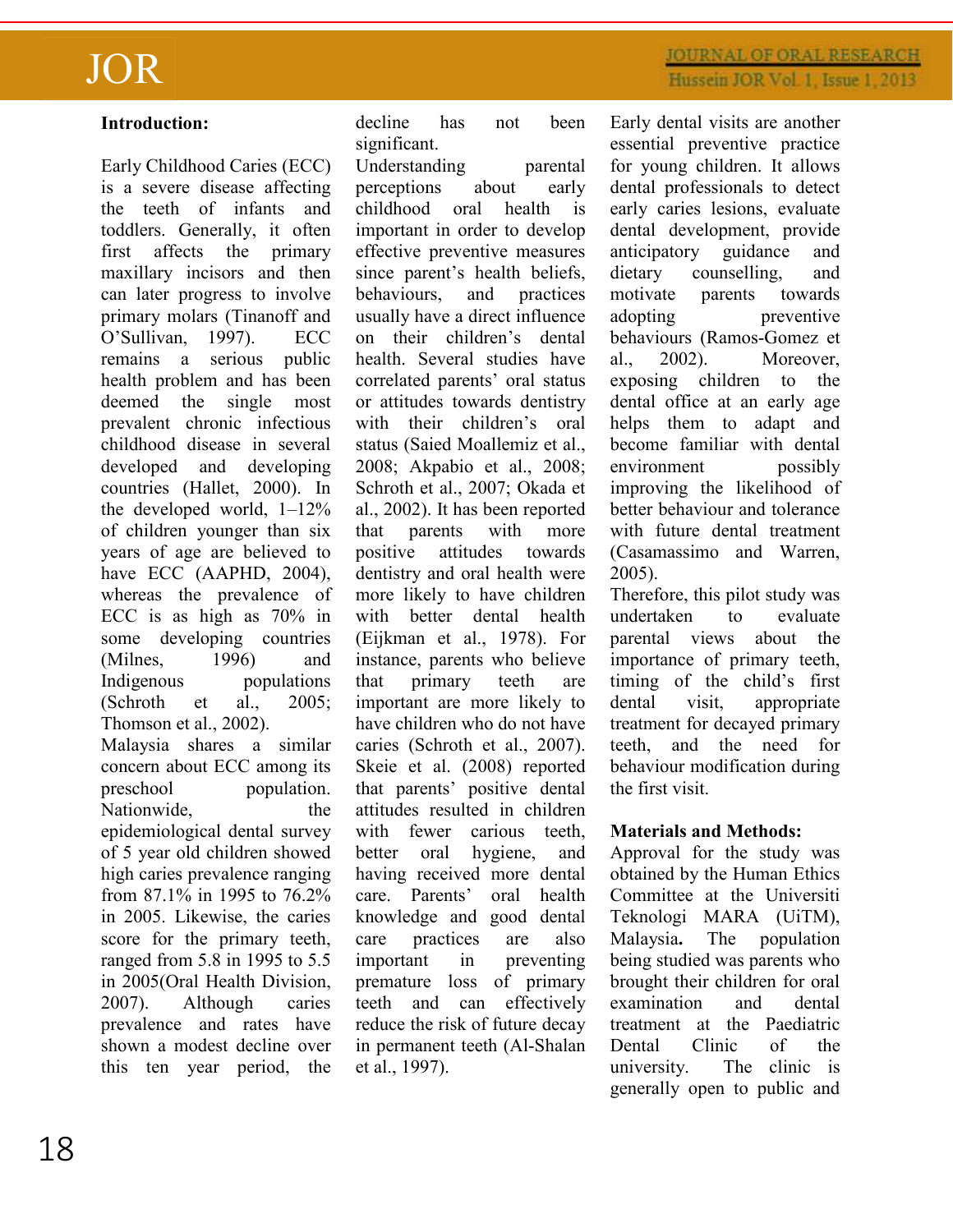also serves children of university staff. However, most participants represented in this study were nonacademic staff of the university whose children attended the dental clinic. Dental treatment is free for children in Malaysia. Informed consent was obtained from each parent who participated in this study. All parents were interviewed by one dental nurse to answer a close-ended intervieweradministered questionnaire (modified questionnaire of Al-Shalan, 2003). The questionnaire was tested to ensure that it was valid and comprehensive. The demographic details were taken from the parents included questions such as parents' relationship to the child, parental age, marital status, and the number of children in the family below 12 years of age. The questionnaire had eleven items addressed parental perception included information about knowledge and attitudes of parents towards: the importance of primary teeth the effects of untreated caries involving them, the effects of early extraction of primary teeth, and the main reason to visit the dentist for the first time. It also assessed parental views on the best treatment option for decayed primary teeth, the use and timing of behaviour

modification (e.g. oral

hygiene instructions and acclimatizing a child to the dental environment), methods used by parents to prepare their children for a visit to the dental clinic, and the timing of first dental examination.

A total of 110 questionnaires were completed by participants; 14 were excluded because they were incomplete or completed by someone other than the parent. Hence only 96 questionnaires were analyzed. Collected data was entered into an electronic database and analyzed with SPSS Version 10 (Chicago, Illinois). Descriptive, frequency and Chi-Square analysis were performed.

### **Results:**

The demographic information of the participants is presented in Table 1.

| Characteristics | No. (%) of   |
|-----------------|--------------|
|                 | participants |
| Age             |              |
| 21-30           | 34(35.4)     |
| 31-40           | 45(46.9)     |
| 41-50           | 5(5.2)       |
| >50             | 12(12.5)     |
| Gender          |              |
| Male            | 35(36.5      |
| Female          | 61(63.5      |
| Children below  |              |
| 12 years        |              |
| None            | 17(17.7)     |
| One             | 23(24.0)     |
| Two             | 29(30.2)     |
| Three           | 18(18.8)     |
| Four            | 7(7.3)       |
| >Four           | 2(2.1)       |

Table 1 Demographic characteristic of participants

## **JOURNAL OF ORAL RESEARCH** Hussein JOR Vol. 1, Issue 1, 2013

Almost half of the respondents belonged to the 31-40 years of age group (47%), with the majority being mothers (63.5%). Most of the participants had at least two children below 12 years of age in their family unit. Regarding the importance of the primary dentition, a majority of parents (82.3%) recognized the importance of primary teeth in the child's life and to overall health and development. In addition, many parents (60.4%) were aware of the effects that untreated caries in primary teeth can have on the permanent teeth and general health and well-being of children. Only 49% of parents indicated that the early loss of primary teeth may affect the eruption of permanent teeth, which may subsequently lead to malocclusion. With regards to the best treatment choice for primary teeth with caries, 37.5% of parents considered extraction to be the best<br>treatment if a child treatment if a child experienced dental pain

(Table 2).

In relation to parent's perception of the timing of the first dental visit, very few (12.5%) correctly predicted the first year of child's life as the recommended time for a first dental examination whereas the majority (87.5%) were unaware (Table 3). When asked what should be the reason for a first dental visit; more than half (58.3%)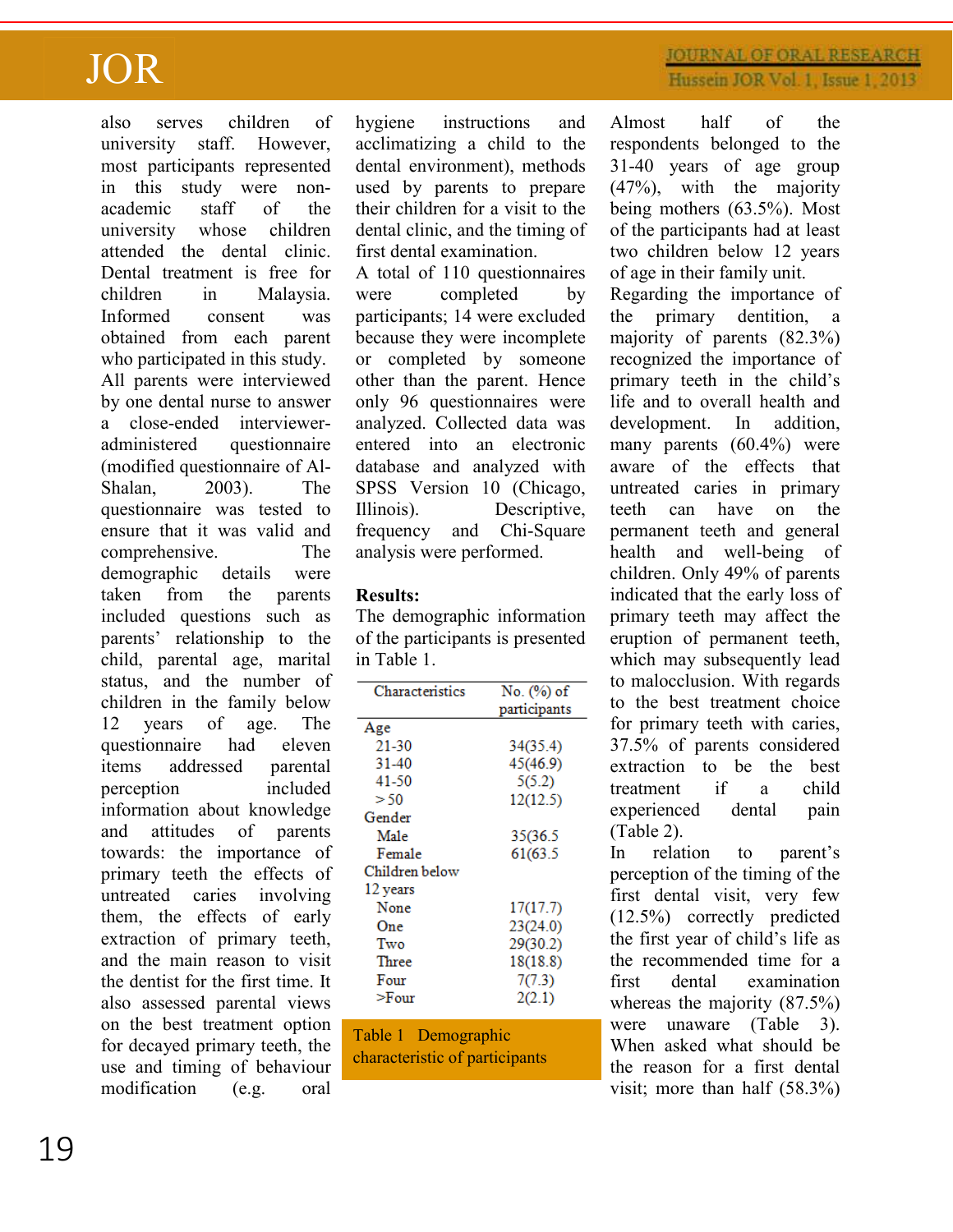reported that it should be for a dental check-up. Regarding parental perceptions relating to follow-up dental visits, a high percentage of participants (68.7%) preferred to revisit the dentist for regular follow-up for their children even if the chief complaint had been completely managed (Table  $2<sub>1</sub>$ 

thirds of parents (67.7%) agreed that it should begin with behaviour modification when the child has no dental concerns. However, nearly one third (32.3%) disagreed. When parents were asked

about the best approach to successfully bring children to dentist for the first time,

respondents and whether they did or did not agree with a first dental visit by one year of age. The results showed no significant differences between respondents' sex and age in relation to the/ with regards the timing of child's first dental visit ( $p= 0.69, 0.07$ respectively).

| Age when child should receive first<br>dental visit<br>1 year<br>3 years<br>6 years<br>1 <sup>st</sup> dental visit should be before child<br>first birthday<br>Yes | 12(12.5)<br>48(50.0)<br>36(37.5)                                                                                                                                                                                                                                                                |
|---------------------------------------------------------------------------------------------------------------------------------------------------------------------|-------------------------------------------------------------------------------------------------------------------------------------------------------------------------------------------------------------------------------------------------------------------------------------------------|
|                                                                                                                                                                     |                                                                                                                                                                                                                                                                                                 |
|                                                                                                                                                                     |                                                                                                                                                                                                                                                                                                 |
|                                                                                                                                                                     |                                                                                                                                                                                                                                                                                                 |
|                                                                                                                                                                     |                                                                                                                                                                                                                                                                                                 |
|                                                                                                                                                                     |                                                                                                                                                                                                                                                                                                 |
|                                                                                                                                                                     |                                                                                                                                                                                                                                                                                                 |
|                                                                                                                                                                     | 12(12.5)                                                                                                                                                                                                                                                                                        |
|                                                                                                                                                                     | 84(87.5)                                                                                                                                                                                                                                                                                        |
| Reason for NO                                                                                                                                                       |                                                                                                                                                                                                                                                                                                 |
|                                                                                                                                                                     | 36(42.8)                                                                                                                                                                                                                                                                                        |
|                                                                                                                                                                     | 24(28.6)                                                                                                                                                                                                                                                                                        |
|                                                                                                                                                                     | 24(28.6)                                                                                                                                                                                                                                                                                        |
|                                                                                                                                                                     |                                                                                                                                                                                                                                                                                                 |
| time                                                                                                                                                                |                                                                                                                                                                                                                                                                                                 |
|                                                                                                                                                                     | 9(9.4)                                                                                                                                                                                                                                                                                          |
|                                                                                                                                                                     | 31(32.3)                                                                                                                                                                                                                                                                                        |
|                                                                                                                                                                     | 56(58.3)                                                                                                                                                                                                                                                                                        |
|                                                                                                                                                                     |                                                                                                                                                                                                                                                                                                 |
|                                                                                                                                                                     | 63(65.6)                                                                                                                                                                                                                                                                                        |
|                                                                                                                                                                     |                                                                                                                                                                                                                                                                                                 |
|                                                                                                                                                                     | 30(31.3)<br>3(3.1)                                                                                                                                                                                                                                                                              |
|                                                                                                                                                                     | No<br>Teeth are not complete<br>No disease at this age<br>Child is uncooperative<br>Main reason to see dentist for the first<br>Emergency<br>Treatment<br>Check up<br>Return to dentist for follow-up<br>Yes<br>No<br>Don't know<br>Table 2 Percentage distribution of parents' knowledge about |

parents' awareness about importance of primary teeth and preference for treatment of caries

Despite this, there were still a noticeable number of respondents (31.3%) who thought that there was no need to visit the dentist again if their child's complaint had been addressed.

Concerning parents' views about the use of behaviour modification (i.e. promoting behaviour change) during a child's first dental visit, two8.1% appeared to have previously educated and prepared their children at home, 11.5% of them do not tell the child about the dental visit, whereas 10.4% used force to bring their child to the dental clinic.

and follow up visit

Chi-Square analysis comparisons was made between sex and age of

#### **Discussion:**

timing of first visit, main reason for coming to dental clinic

Parents and family members are considered the primary source for knowledge about child rearing and health habits for children, which undoubtedly has a long-term influence in determining a child's oral health status (Watt, 2002). They are considered the key persons in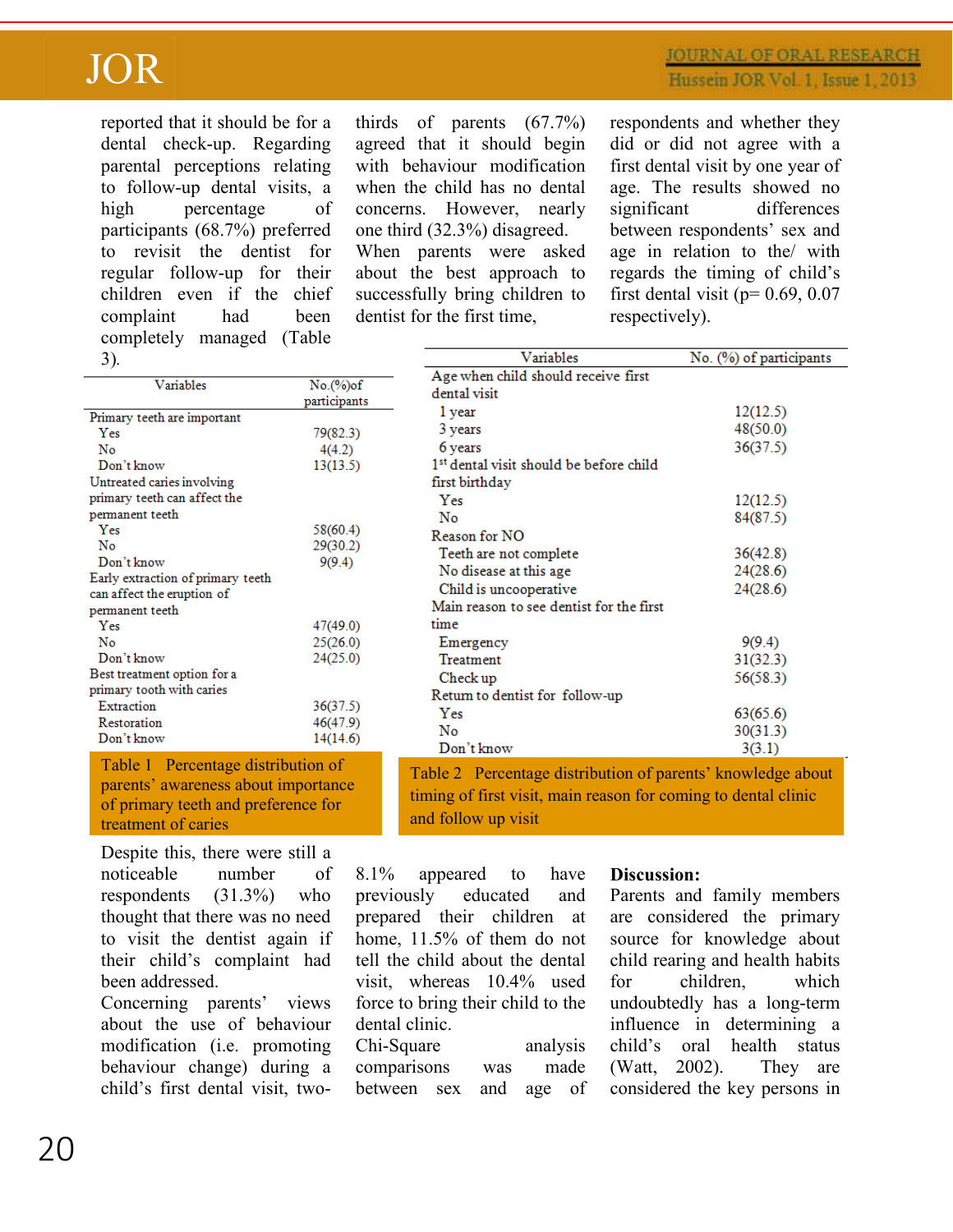achieving the best oral health outcomes and assuring wellbeing for children. This pilot study assessed parental knowledge and attitudes about the importance of primary teeth and the first dental visit in Selangor, Malaysia. To the best of our knowledge, it is the first local study of its kind in Malaysia and Southeast Asia that examines parental views on early childhood oral health care.

Maintaining healthy primary teeth is essential to a child's overall oral and general development (Casamassimo and Warren, 2005). Plans for a child's early dental examination and establishing proper oral health behaviours and routines at an early age can certainly assist in preventing the initiation of dental diseases throughout life. Previously, Poulsen (2003) showed that prevalence of dental caries at age one year was close to zero, but increased to 8% by age two years. Mattons-Graner et al (1996), on the other hand, reported detecting many lesions within the first 18 months of life. These studies show that caries can be prevented in the very young age if children are brought for care before or shortly after the eruption of first tooth. Presently, the American Academy of Paediatric Dentistry (AAPD) recommends that an infant's first oral health visit should be

within six months of the eruption of first primary tooth and no later than age 12 months. Further, during this time parents should receive counselling and anticipatory guidance on appropriate oral hygiene procedures, minimizing harmful infant feeding practices, oral habits, fluorides, as well as general dietary counselling related to oral health (AAPD, 2008). If dental caries in primary

teeth is left untreated, different complications can arise such as pain, oral infection, problems with eating and sleeping, malnutrition, and alterations in growth and development (Clarke et al., 1999, Schroth et al., 2009, Schroth et al., 2012, Schroth et al., 2013) and possible of early loss of teeth (Kagihara et al., 2009). Early extraction of primary teeth might lead to short-term effects like problems in eating and speaking, and long-term effects like mal-alignment of permanent teeth and increased risk of malocclusion in later (Kagihara et al., 2009).While the majority of participants in this study were aware about the importance of primary teeth (82.3%), there were still slightly more than quarter (26%) who did not recognize consequences of early loss of primary teeth on the permanent dentition. This is crucial since such parental awareness can have long-term effects on childhood oral

## **JOURNAL OF ORAL RESEARCH** Hussein JOR Vol. 1, Issue 1, 2013

health. Interestingly, a Canadian study indicated that parents who believed baby teeth were important had children with significantly lower caries rates than those who believed otherwise (Schroth et al., 2007). Furthermore, 37.5% of parents in our study considered extraction as the best treatment for primary teeth; this may be attributed to the fact that parents usually believe these teeth eventually exfoliate and are replaced by permanent teeth. We may suggest from our findings that dental providers can play a significant role in educating and increasing the awareness of parents about child's oral health. At the same time, they must address the potential problems such as cost of treatment, time, child's lifestyle and well-being, and the consequences of early loss if the parents are being reluctant to have their child's primary teeth treated for decay.

The timing of the first dental visit is another essential means of preventing ECC. The present study showed low parental awareness (12.5%) of the recommended time for this visit. Most parents thought that this first visit should occur at 3 or 6 years of age. This may because more parents believed that primary teeth are not fully erupted at 12 months of age and hence no need to see dentist. Others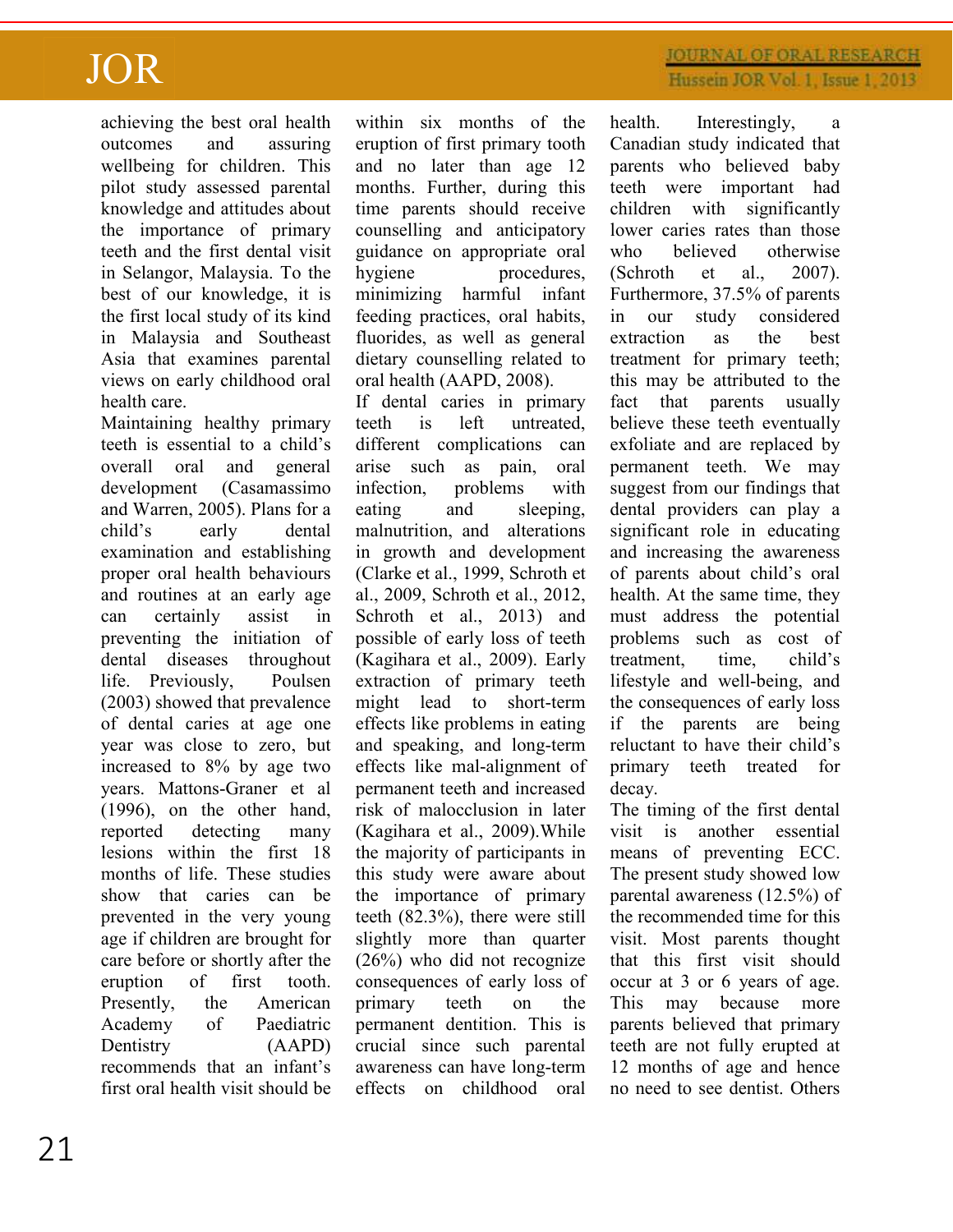may have thought that disease cannot affect teeth at this early age, while others may feel a young child is too difficult to manage and will be uncooperative. Our results agree with Al-Shalan (2003) and Meera et al. (2008) who found most of participants were unaware of the recommended time for first preventive dental visit. Increasing the awareness of parents of this is important. Parents may find it difficult to get current information if dentists and physicians are not knowledgeable and do not support and endorse this recommendation. Stijacic et al (2008) reported that many dentists are unaware about this recommendation and this might mean that information regarding the appropriate age of first dental visit is not getting to parents and the public. A survey of dental and medical providers as well as specialists in Malaysia may be required to uncover their views and biases relating to infant and preschool oral health. This can also be used to get more feedback about parents from the providers' point of view in order to develop more realistic approaches to preventing caries. We recently published results of a survey of dentists in Malaysia that also demonstrated that many dentists are also unfamiliar with these professional recommendations for early

preventive dental visits (Hussein et al., 2013).

A positive finding in the present study was that a high percentage of parents (58.3%) first brought their child to the dental clinic for a check-up rather than to deal with a dental problem. This may be a sign that parents have good knowledge to take their children for a check-up before any dental problems arise. Moreover, a good number of parents showed a willingness to return to the dentist for follow-up even if their child's chief dental complaint was addressed. Nevertheless, 31.3% reported that there was no need to see dentist again; this could be attributed to the underestimation of the value of follow-up visits or having little spare time to take children for additional visits. In fact, proper timing of early dental check-ups might lessen the stress, cost, and better manage the family's time.

Generally, the discipline of paediatric dentistry does not advise on performing any operative procedures during first visit if there is no immediate chief complaint. Instead, behaviour modification towards dental care and acclimatization to the clinic environment should be carried out to develop good relationships between all parties (Casamassimo and Warren, 2005). Early behaviour orientation is an important practice towards

## **JOURNAL OF ORAL RESEARCH** Hussein JOR Vol. 1, Issue 1, 2013

best treatment for children because the first visit is usually associated with fear and anxiety and hence dentist should aim to provide a friendly introduction to dental care, reduce stress for children and parents, and install lifetime positive attitudes towards dental health (Fayl, 2005). Overall, 67.7 % of respondents had positive views on this topic and were willing to schedule an extra appointment dedicated for more behaviour insight to avoid creating possible fear and rejection of dental treatment in their children. Our findings are consistent with Al-Shalan (2003), who reported that a majority of parents preferred to start with behaviour modification during the first visit. Despite this, there were still noticeable participants (33.3%) who were not willing to accept this concept. This might be attributed to their busy work and family schedules, which would prevent them from attending further visits or make such appointments inconvenient. In general, all parents should be introduced to behaviour modification during the first visit or in early sessions, whether a chief complaint is reported or not. This is important to develop good relationship and a positive acceptance of oral health care. It is also recommended that parents should prepare their young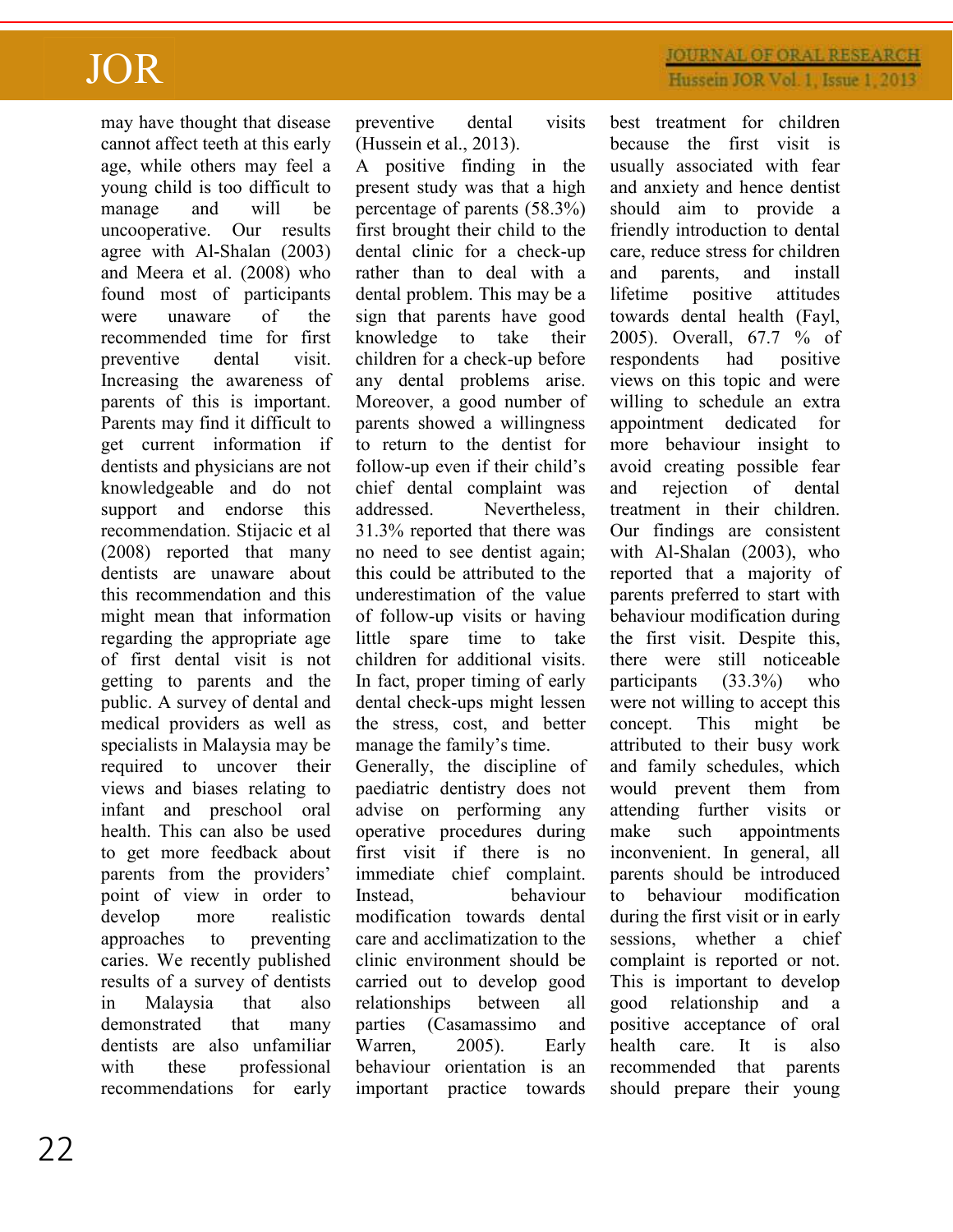children for dental visits beforehand to make the visit less anxiety provoking.

While this pilot study yields important early evidence on parental views relating to early childhood oral health, our study was not without limitations. First, the sample size was considered to be small because the university's dental clinic is newly established and the patient pool is still growing. Second, it was conducted in one locality. This limits how generalizable our findings are with other parents in Malaysia. Despite this, we still showed that parental awareness relating to oral health was limited. It is most likely that public awareness is even lower. Other limitations include the lack of demographic information of the parent, such as their education level, occupation, ethnicity, and household income that would possibly influence their knowledge and attitudes towards early childhood oral health. At present, local information about parental perceptions of childhood oral health care is insufficient. This work provides needed preliminary evidence of parental knowledge and attitudes towards oral health condition of children, despite the limitations. Regardless of these limitations, our survey was based upon a previously published and validated survey tool developed by Al-Shalan (2003) and collected essential data that can be used to assist in caries prevention activities to our population*.* 

### **Conclusion:**

This pilot study revealed that many parents were aware about the importance of primary teeth, but that this was not universal. However, the majority were unaware of the correct timing for a child's first dental examination. A noticeable number of participants were also uncertain about the importance of starting with behaviour modification counselling at the first dental visit. Anticipatory guidance and promoting early dental visits by 12 months of age are important for maintaining healthy primary teeth.

### **References:**

Akpabio A, Klausner CP,

Inglehart MR (2008). Mothers'/guardians' knowledge about promoting children's oral health. *J Dent Hyg* 82: 12.

Al Shalan TA, Erickson PR, Hardie NA (1997). Primary incisors decayed before age 4 as a risk factor for future dental caries. *Pediatr Dent*  $19.73 - 141$ 

Al-Shalan TA (2003). Factors affecting Saudi parents' perception of their children's first dental visit. *J Contemp Dent Pract* 4: 1-8.

American Academy of Paediatric Dentistry (2008). Guideline on infant oral health care. *Pediatr Dent* 30:90-93.

American Association of Public Health Dentistry (2004). First oral Health Assessment Policy, adopted, May, 2004.

Casamassimo PS and Warren JJ (2005). Examination, Diagnosis, and Treatment planning of the Infant and Toddler. In: Pinkham JR. Paediatric Dentistry Infancy: Through Adolescence.  $4<sup>th</sup>$ ed. New York: Elsevier Inc. pp. 206- 219.

Clarke M, Locker D, Berall G, Pencharz P, Kenny DJ, Judd P (1999). Malnourishment in population of young children with severe early childhood caries. *Pediatr Dent* 21: 109- 113.

Eijkman MAJ, Howvink B, DeWith C (1978). Some aspects of patient education by dentists of mothers with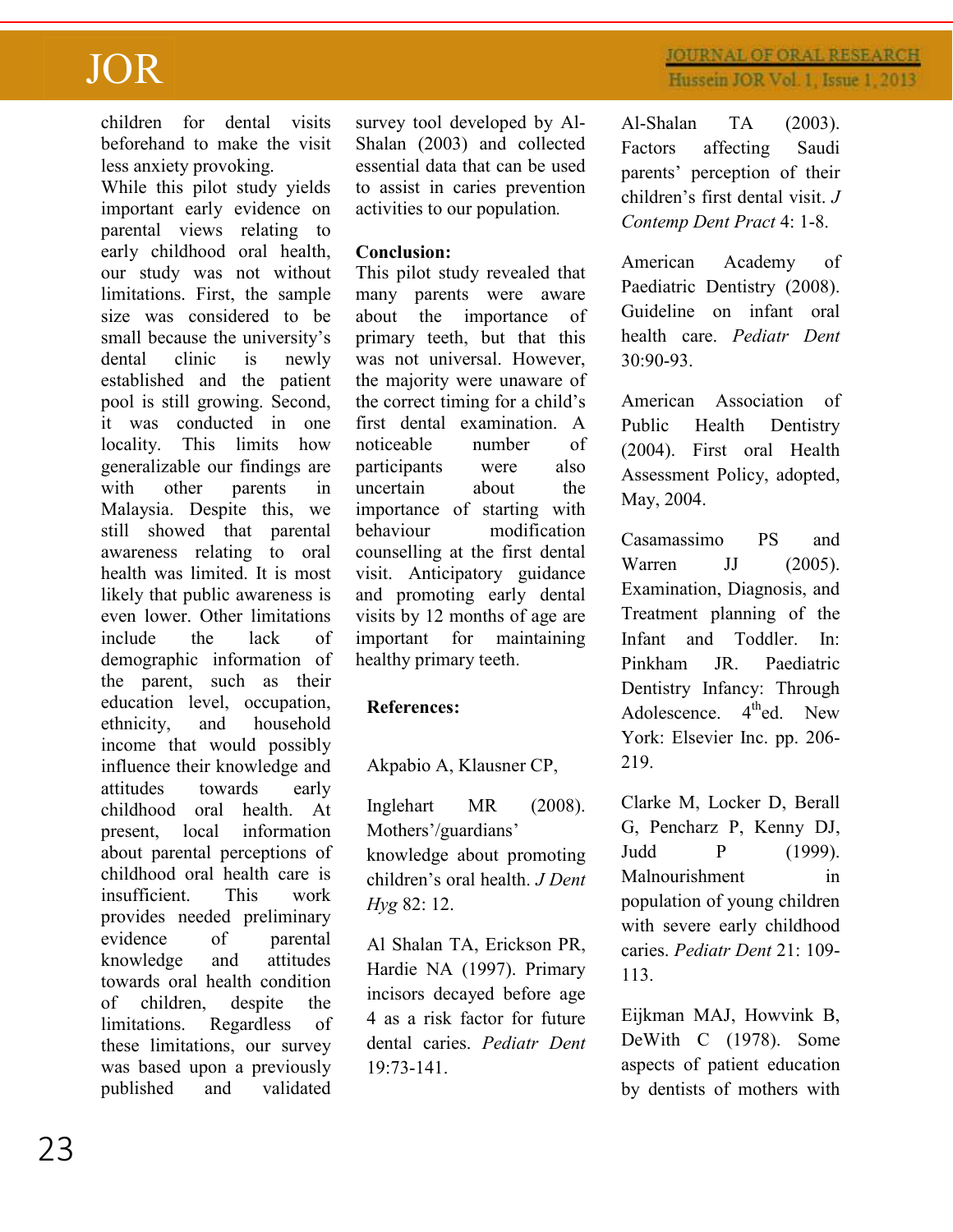**JOURNAL OF ORAL RESEARCH** Hussein JOR Vol. 1, Issue 1, 2013

young children. *Neth Dent J* 85: 6-33.

Fayl SA (2005). Treatment and dental caries in the preschool child. In: Welbury RR, Duggal MS, Hosy MT: Paediatric Dentistry. 3<sup>rd</sup>ed. New York: Oxford University Press Inc. pp. 131-146.

Hallett KB (2000). Early childhood caries. A new name for an old problem. *Ann R Australas Coll Dent Surgery* 15:268-275.

Hussein AS, Schroth RJ, Abu-Hassan MI (2013). General Dental Practitioners' Views on Early Childhood Caries and Timing of the First Dental Visit in Selangor, Malaysia. *Asia Pac J Public Health* (Epub ahead of print).

Kagihara LE, Miedehauser VP and Stark M (2009). Assessment, management and prevention of ECC. *J Am Acad Nurse Pract* 21:1- 10.

Mattos-Graner RO, Rontani RM, Gaviao MB, and Bocatto HA (1996). Caries prevalence in 6-36 month old Brazilian children. *Community Dent Health* 13: 96-8.

Meera R, Muthu MS, Phanibabu M, Rathnaprabhu V (2008). First Dental Visit. *J Indian Soc Pedod Prev Dent* 26:68-71.

Milnes A (1996). Description and epidemiology of nursing caries. *J Public Health Dent*  56: 38-50.

Okada M, Kawamura M, Kaihara Y, Matsuzki, Kuwahara S, Ishidori H, Miura K (2002). Influence of parent's oral health behaviour status of their school children in an exploratory study employing a causal modelling technique. *Int J Paediatr Dent* 12: 101-108.

Oral Health Division, Ministry of Health Malaysia (2007). The National Oral Health Survey of Preschool Children 2005 (NOHPS 2005). Oral Health Status and Treatment Needs. Government printers, Kuala Lumpur.

Poulsen S (2003). Child's first dental visit. *Int J Paediatr Dent* 13: 264-5.

Ramos-Gomez F, Jue B, Bonta CY (2002). Implementing an infant oral care program. *J Calif Dent Assoc* 30: 752-61.

Saied Moallemi Z, Murtomaa H, Tehranchi A, Vitranen J (2008). Oral health behaviour of Iranian mothers and their 9 year old children. *Oral Health Prev* 5: 263-269.

Schroth RJ, Brothwell DJ, Moffatt ME (2007). Caregiver knowledge and attitudes of preschool oral health and early childhood caries (ECC). *Int J Circumpolar Health* 66:153- 167.

Schroth RJ, Harrison RL, Moffatt ME (2009). Oral health of Indigenous children and the influence of early childhood caries (ECC) on childhood health and wellbeing. *Pediatr Clin North Am.* 56: 1481-1499.

Schroth RJ, Jeal NS, Kliewer E, Sellers EAC (2012). The relationship between vitamin D and Severe Early Childhood Caries (S-ECC): a pilot study. *Int J Vitam Nutr Res* 82: 53-62.

Schroth RJ, Levi J, Kliewer E, Friel J, Moffatt ME (2013). Association between iron status, iron deficiency anaemia, and severe early